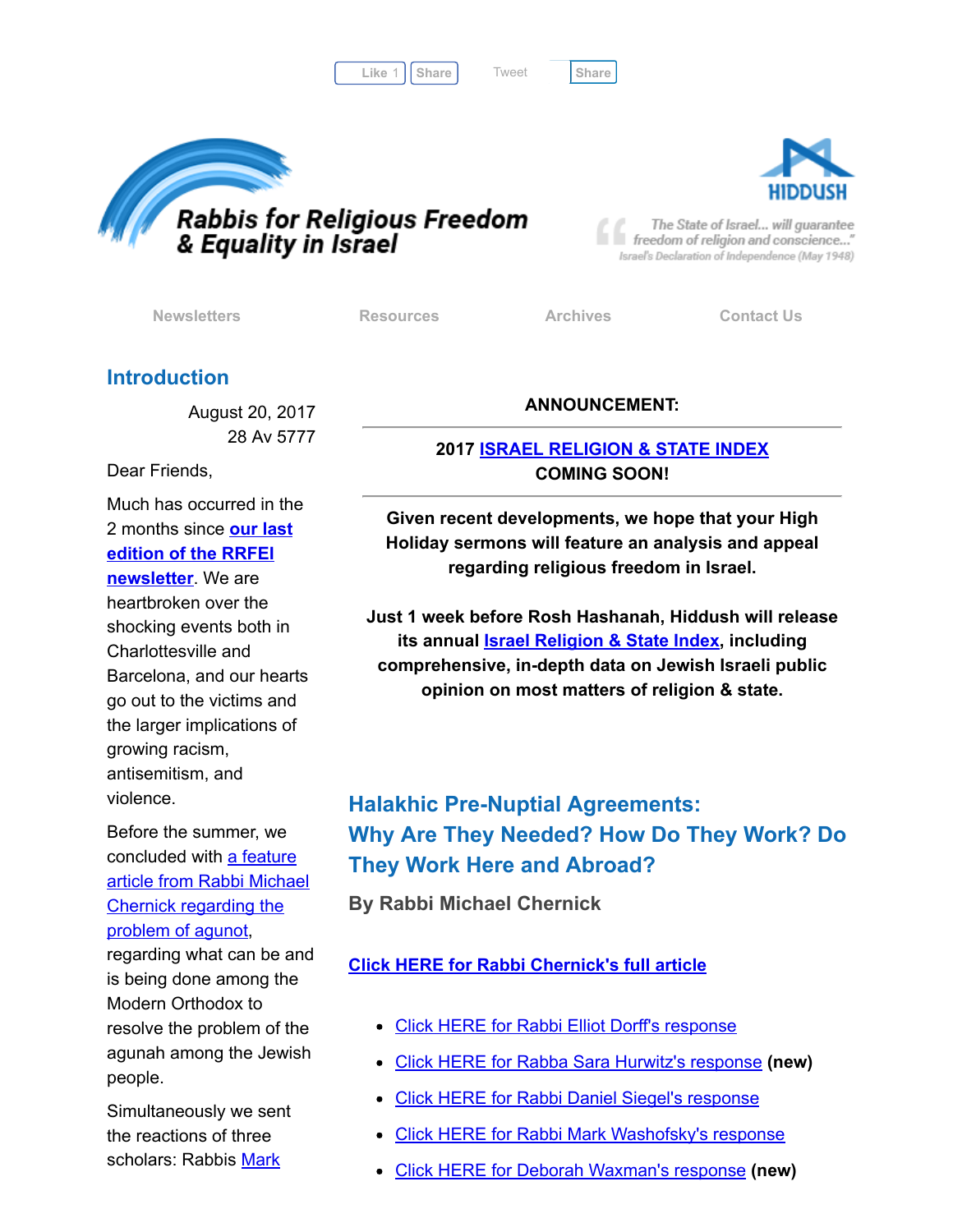#### [Washofsky,](http://cts.vresp.com/c/?FreedomofReligionfor/17969cb675/325ceb4427/0cb500572e) [Elliot](http://cts.vresp.com/c/?FreedomofReligionfor/17969cb675/325ceb4427/fe64596bf1) Dorff, and [Daniel](http://cts.vresp.com/c/?FreedomofReligionfor/17969cb675/325ceb4427/2406ea7c57) Siegel.

Now, in this edition, we reprint those along with two other responses. We have the privilege of hearing from Rabba Sara **[Hurwitz,](http://cts.vresp.com/c/?FreedomofReligionfor/17969cb675/325ceb4427/bccd314a1d) Dean of Yeshivat** Maharat, and Rabbi Deborah [Waxman,](http://cts.vresp.com/c/?FreedomofReligionfor/17969cb675/325ceb4427/dc26579812) President of the

Reconstructionist Rabbinical Seminary.

Our goal is to demonstrate, with these original pieces of research and other articles that we are including, the breadth of modern halackhic creativity and problem solving, along with the attempts of the Chief Rabbinate to stifle any Jewish interpretation other than their own. This, of course, is nearly unique in Jewish history, that we would have one and only one halakhic opinion that is acceptable in a given time and place.

In our next edition we will be sending a translation of an interview with Rabbi Shlomo Riskin, Chief Rabbi of Efrat, in which he makes remarkable comments regarding the activities of the Chief Rabbinic and the results for Israel and the Jewish people. The virulent disagreements are, of course, not exclusively between the Orthodox and

# Social justice, rather than immutable precedent, must govern the civic life of Jewry

By Rabbi Deborah Waxman, President, Reconstructionist Rabbinical College / Jewish Reconstructionist Communities

#### Click HERE for the full [article](http://cts.vresp.com/c/?FreedomofReligionfor/17969cb675/325ceb4427/b8c0fac5a2)

The ongoing existence of agunot in the aftermath of World War I and the inadequate responses of modern rabbinical authorities to the unjust and painful situation of these women were critical factors that impelled Rabbi Mordecai M. Kaplan to move beyond a halakhic system and begin to articulate a Reconstructionist approach to Judaism. In his 1936 essay "The Status of Woman in Jewish Law," Kaplan analyzed ways that



halakhah mandates women to second-class status, most especially around marriage ("it is in the marriage relationship chiefly, where the woman's inferior status is fraught with tragic consequences to her") and divorce ("the woman experiences the worst effects of her status when she can no longer continue to live with her husband"). After assessing contemporaneous efforts to resolve this problem as either regressive or ineffective, Kaplan concluded that halakhah was an insufficient medium of repair and declared: "[S]ocial justice, rather than immutable precedent, must govern the civic life of Jewry and underlie…juridical institutions…"

# Reflections on the Agunah Crises

By Rabba Sara Hurwitz, Co-Founder and President of Yeshivat Maharat

[...](http://cts.vresp.com/c/?FreedomofReligionfor/17969cb675/325ceb4427/6d208a5613)

#### Click HERE for the full [article](http://cts.vresp.com/c/?FreedomofReligionfor/17969cb675/325ceb4427/48e9f67d72)

In 1776 , in Germany, a young man named, Isaac, son of Eliezer Neiburg of Mannheim, was engaged to marry Leah, daughter of Jacob Guenzhausen of Bonn. In the week leading up to the wedding, Isaac seemed pre-occupied exhibiting some strange behavior. The wedding, however, took place in the groom's home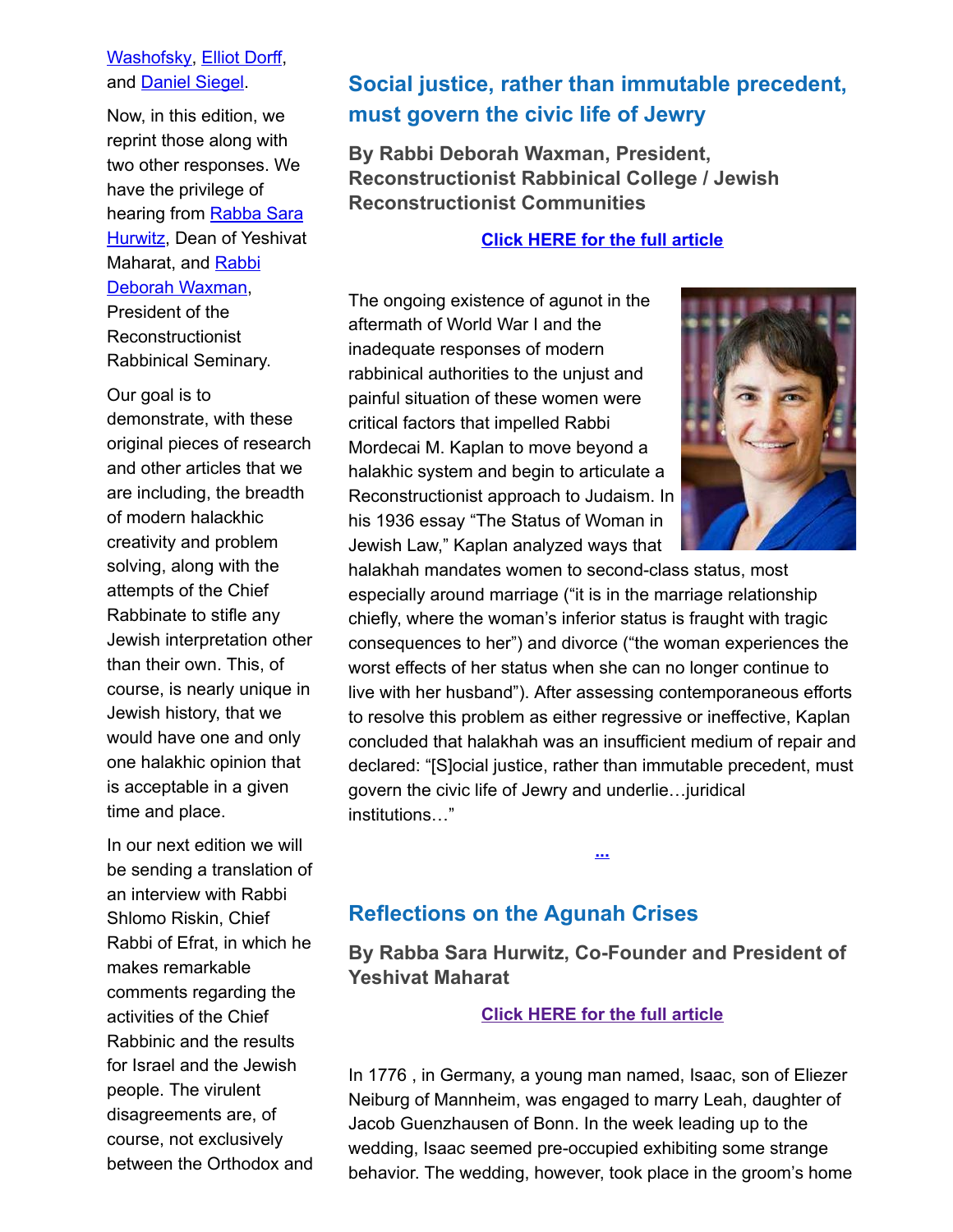the more liberal movements. Rather, clearly many rabbis are speaking out about the attempt at arrogating all religious authority among the Jewish people to a small group of Haredi rabbis who deem themselves, by virtue of political power rather than meritocracy, to be the sole decision makers for religious practice among not only Israeli but also world Jewry.

Ours is a great tradition of constant debate and renewal among those trained in Jewish practice and law. In these articles we see the result of both scholarly debate and political coercion, with the positive and negative impacts of both.

We look forward to hearing from you at: organizers@rrfei.org and on our **FB** [group](http://cts.vresp.com/c/?FreedomofReligionfor/17969cb675/325ceb4427/4643fb78d6).

Kol tuv,

**Mark** 

Rabbi Mark H. Levin RRFEI Editor

[facebook](http://cts.vresp.com/c/?FreedomofReligionfor/17969cb675/325ceb4427/53777c2468) [email](mailto:organizers@rrfei.org)

# Contact us

email: [organizers@rrfei.org](mailto:organizers@rrfei.org) Phone (US): [646-334-5636](http://cts.vresp.com/c/?FreedomofReligionfor/17969cb675/325ceb4427/76c4b08ce0) Phone (Isr): [054-779-1179](http://cts.vresp.com/c/?FreedomofReligionfor/17969cb675/325ceb4427/4b3933d099)

town with much celebration, on the 8th of Elul 5526, August 14, 1766, and all seemed to bode well.

A week later, on Saturday night, after they had spent several days in Bonn, Isaac Neiburg told the community rabbi, that his life was in danger and that he must leave Bonn immediately, but in order not to leave his young wife an agunah, he wished to give her a divorce. He did admit that he



had not found the bride to his liking, but noted that he was not divorcing her for this reason, rather because of the mortal danger threatening him. Rabbi Copenhagen's attempts to dissuade him were to no avail, and therefore it was agreed by both sides that Isaac Neiburg would divorce his wife. Financial matters were agreed to, including payment of expenses by the husband, and Isaac consented to everything. Since there was not a recognized rabbinical court in Bonn, it was decided to turn to the rabbinical court in Cleves, a city on the border between Germany and Holland.

[...](http://cts.vresp.com/c/?FreedomofReligionfor/17969cb675/325ceb4427/32ddb593dd)

# Recommended Links

In the Jewish and Israeli media

- 79% of Israelis back gay [marriage](http://cts.vresp.com/c/?FreedomofReligionfor/17969cb675/325ceb4427/155d90d54e) or civil unions
- Kashrut [revolution?](http://cts.vresp.com/c/?FreedomofReligionfor/17969cb675/325ceb4427/6ea8b7577e) Popular Ariel hotel switches sides in battle with rabbinate
- Israel's [rabbinate](http://cts.vresp.com/c/?FreedomofReligionfor/17969cb675/325ceb4427/5dfd27462b) stops Jewish kids from reading from a Torah scroll
- High Court rules women must be allowed to [administer](http://cts.vresp.com/c/?FreedomofReligionfor/17969cb675/325ceb4427/93660e033a) rabbinical courts

### **Resources**

- Vision of Hiddush and Rabbis for [Religious](http://cts.vresp.com/c/?FreedomofReligionfor/17969cb675/325ceb4427/7d28962ec0) Freedom
- Hiddush [resources](http://cts.vresp.com/c/?FreedomofReligionfor/17969cb675/325ceb4427/24678862d4)
- Courts [religious](http://cts.vresp.com/c/?FreedomofReligionfor/17969cb675/325ceb4427/3a863d8f9e) & secular
- **[Conversion](http://cts.vresp.com/c/?FreedomofReligionfor/17969cb675/325ceb4427/1128b888f7)**
- Death & burial [ancient](http://cts.vresp.com/c/?FreedomofReligionfor/17969cb675/325ceb4427/98e1cd58b4) & now
- [Diaspora-Israel](http://cts.vresp.com/c/?FreedomofReligionfor/17969cb675/325ceb4427/bb5b8524a8)